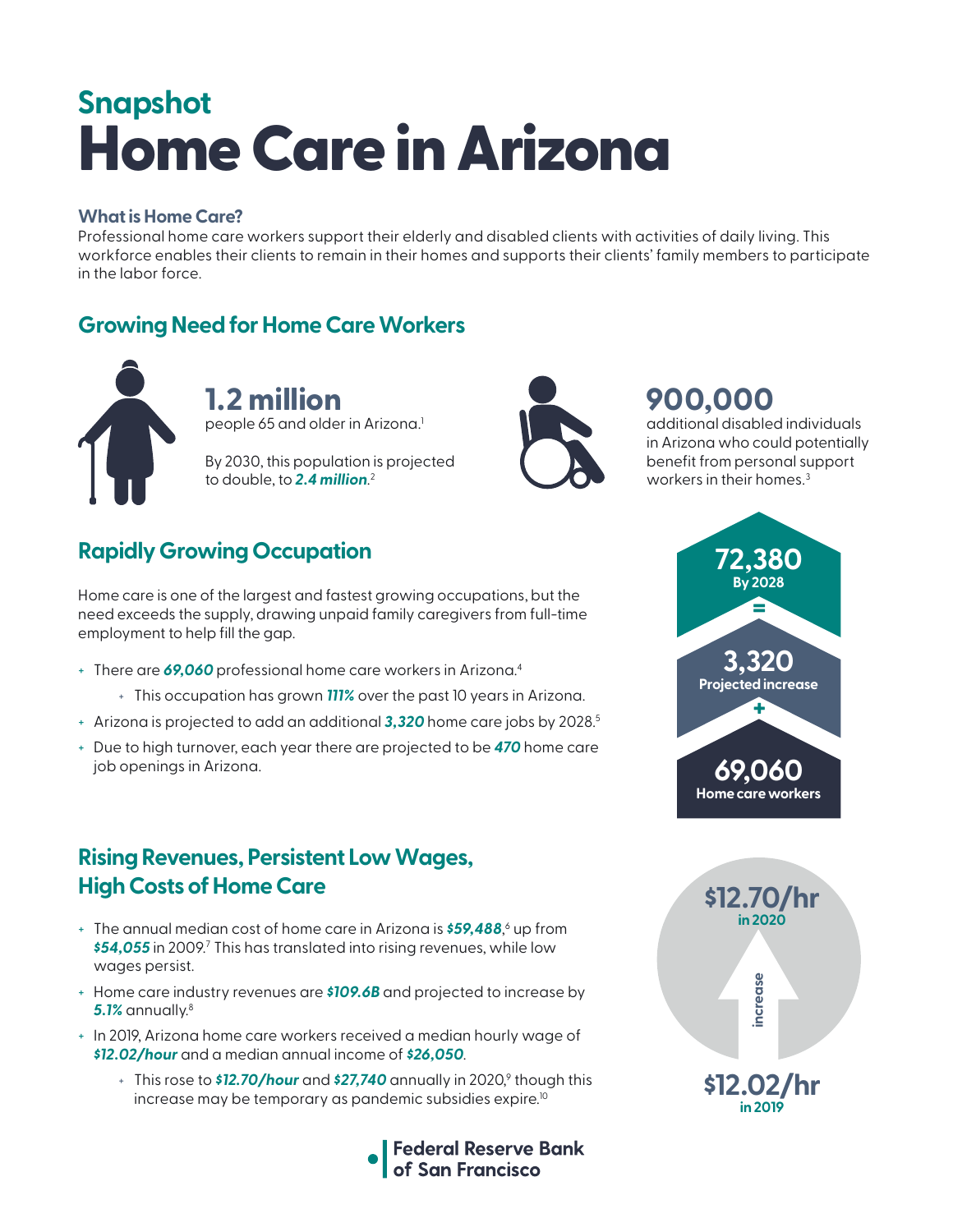# **Worker Demographics**

The Arizona home care workforce is disproportionately composed of women of color and immigrant women. Their median age is 51. $<sup>11</sup>$ </sup>



#### **Economic Impacts and Racial & Ethnic Disparities**

Recruitment and retention of workers in this rapidly growing occupation can help support the Arizona economy.

- + Professional home care workers help family members-especially women-to remain in the workforce,<sup>12</sup> but many families are waiting to receive this support.
- + Studies have found that raising wages for home care workers leads to lower costs from reduced turnover and from workers' reliance on public safety net programs.<sup>13</sup>
- + Low wages result in thousands of Arizona home care workers living in poverty: 14